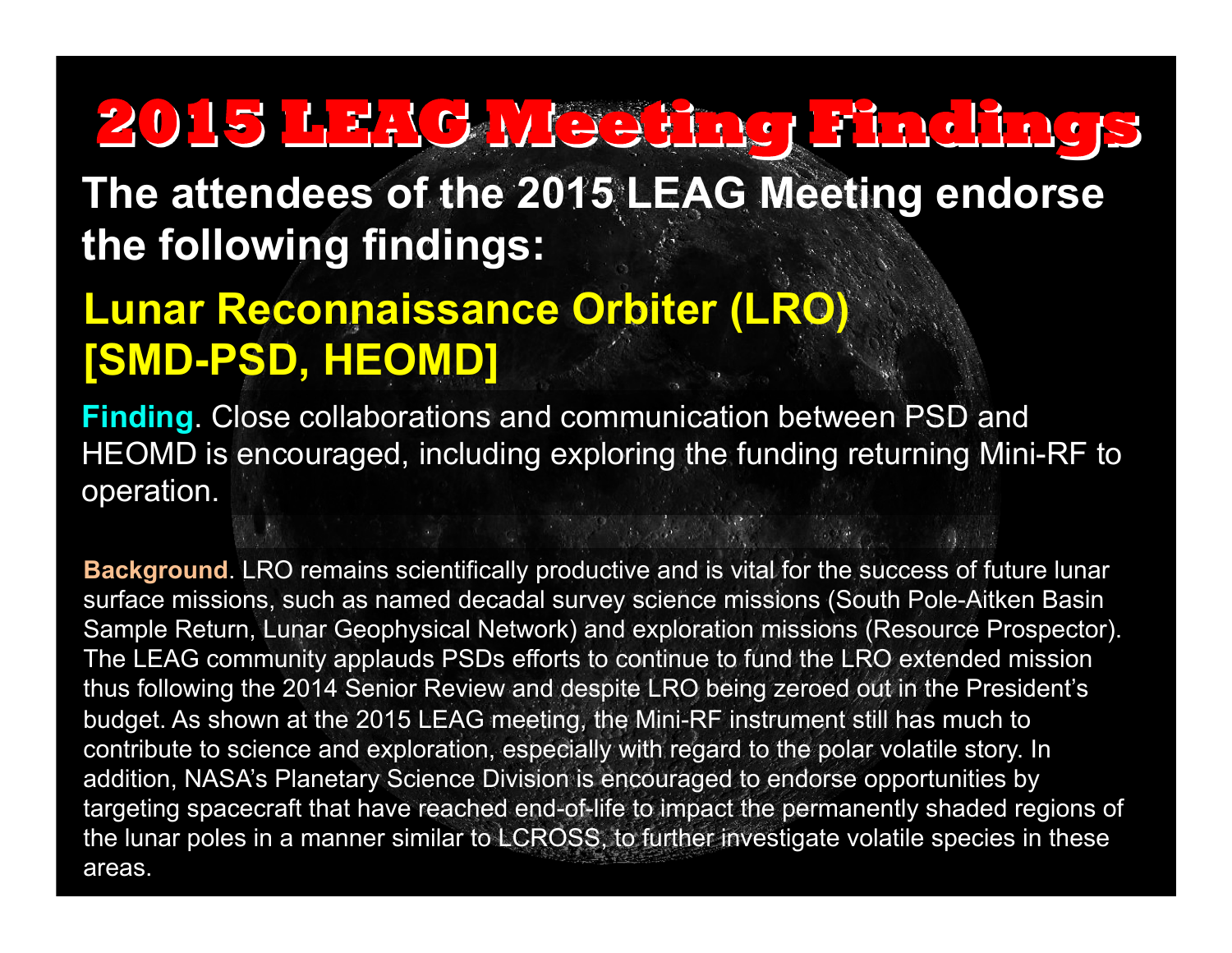#### **Resource Prospector Mission [HEOMD, SMD-PSD]**

**Finding 1**. The attendees of the LEAG meeting support the HEOMD Resource Prospector Mission and are excited by the progress made since the 2014 LEAG meeting. Given the international interest in getting to the Moon, continued HEOMD support is encouraged for this vital mission.

**Finding 2**. NASA's Planetary Science Mission Division (PSD) is encouraged to evaluate how the Resource Prospector Mission could address decadal survey goals, and explore avenues for lunar science community participation in this mission.

**Background**. Resource Prospector is well equipped to provide some ground truth needed to test hypotheses stemming from orbital data, but additional physical/mineral characterization instruments are recommended and further similar missions will be required to other locations.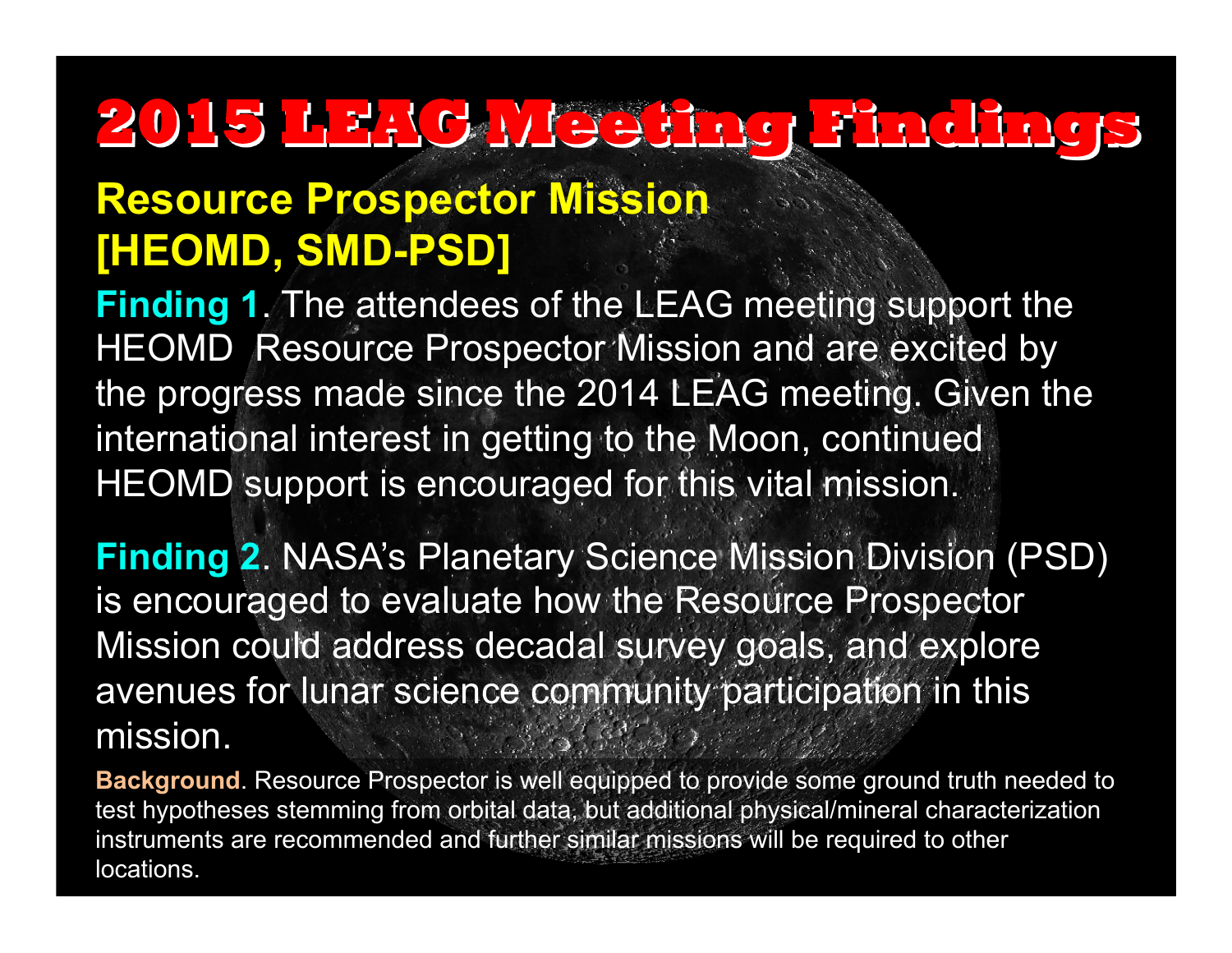## **Lunar Polar Volatiles [SMD-PSD, HEOMD-AES] 2015 LEAG Meeting Findings**

**Finding 1**. The LEAG community supports the selection of cubesat missions that can start to address the higher spatial resolution issue of lunar polar volatiles that will inform future rover missions to the lunar surface.

**Finding 2**. A broad understanding of the type, distribution, and distribution of lunar polar volatiles can only come from the synthesis of multiple data sets, including new observations. This synthesis should be considered in Senior Review decisions regarding LRO mission extensions*,* and will be significant in the formulation of future surface missions to the lunar poles.

**Background**. Recent progress has been made in understanding of the amounts, distribution, and form of volatiles in lunar polar regions. However, higher spatial resolution and ground truth are still needed in order to assess lunar polar volatiles as a resource. Cubesats have a strong potential for providing individual measurements of great value for furthering the understanding of lunar polar volatiles both for science and exploration.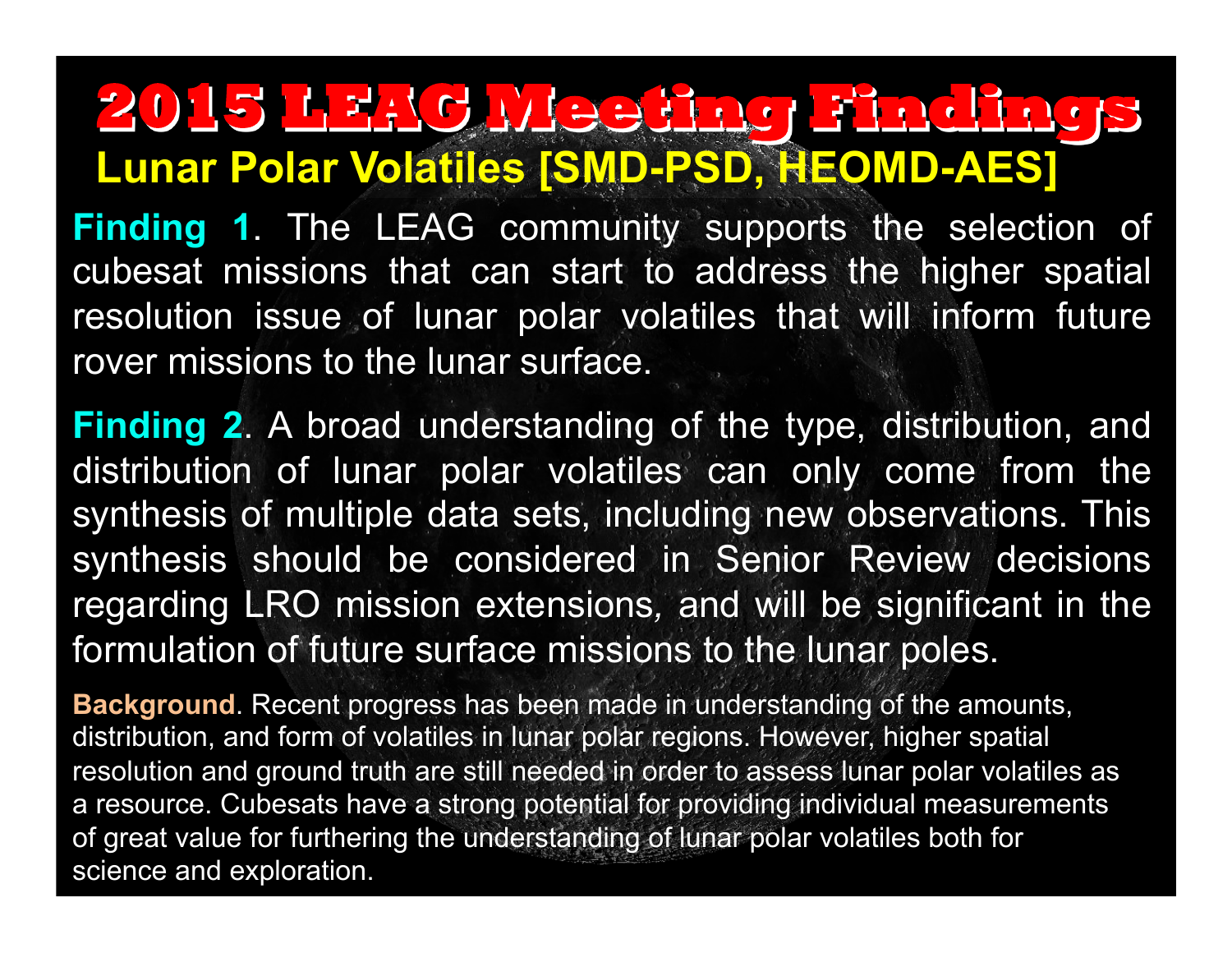#### **Lunar Polar Volatiles and Their Use [SMD-PSD, HEOMD].**

**Finding**. A long term and integrated approach to understanding the significance and scientific implications of polar volatiles and their potential as a strategic resource is the logical next step.

**Background**. With the potential for lunar polar volatiles to increase our understanding of volatile cycling on airless bodies and dramatically reduce the launch mass from Earth, understanding the distribution, form, composition, extractability, and use is now required. Given the important science and exploration implications polar volatiles hold, an integrated SMD/HEOMD approach is suggested. At the initiation of such an integrated approach inclusion of all stakeholders (international, government, private sector) would be essential. NASA is encouraged to formulate such an approach and the LEAG community stands ready to help in this endeavor.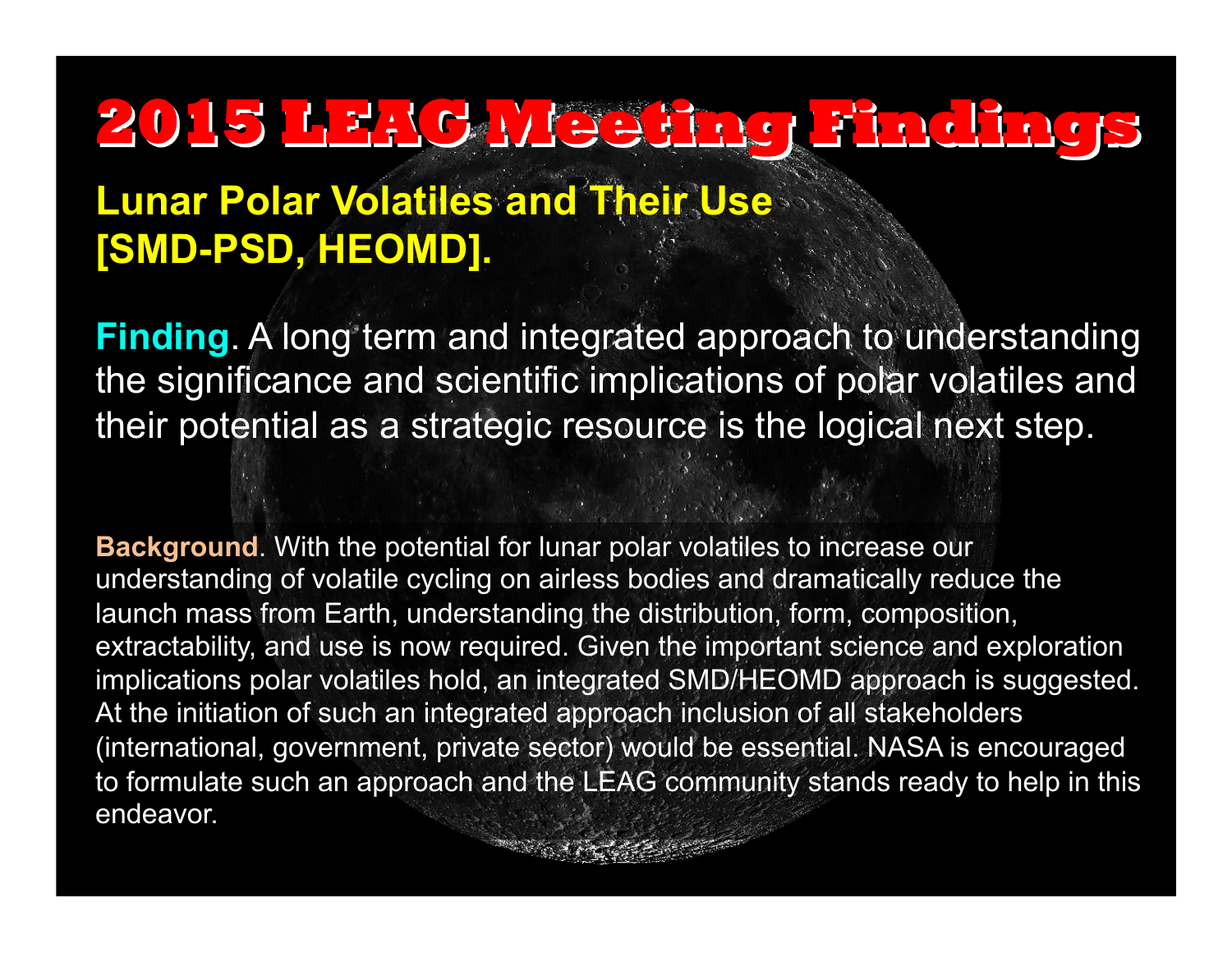## **Simulant Program [HEOMD, STMD, SMD-PSD] 2015 LEAG Meeting Findings**

**Finding**. Lunar and other extra-terrestrial materials simulants are important for both science and engineering studies and it is critical that an appropriate simulant be used (i.e., simulants are specialized and are designed only appropriate for certain studies), which has not been the case. We propose that a coordination activity be initiated that will establish an "Extra-Terrestrial Materials Simulant Program" that will identify and define the necessary analogs and standards for the Moon, small bodies, and Mars. This program should improve coordination between HEOMD, STMD, and SMD with regard to simulant manufacture and use. Those simulants must be appropriate for use in the various aspects of space exploration and note that, by definition, such work must include the necessary scientific and engineering expertise to define them.

**Background:** Since its beginning in 2004, the Lunar Simulant Program at MSFC has attempted to carry out its mission of over-seeing and control of the manufacture of lunar simulants. However, there has been a lack of funding and a perceived lack of efficiency and validity of the operation of this program, specifically with regards to scientific/engineering input from the planetary community. Historically all planetary materials have been stored, curated, and dispersed at Johnson Space Center, this would seem to be the logical locale for the proposed program.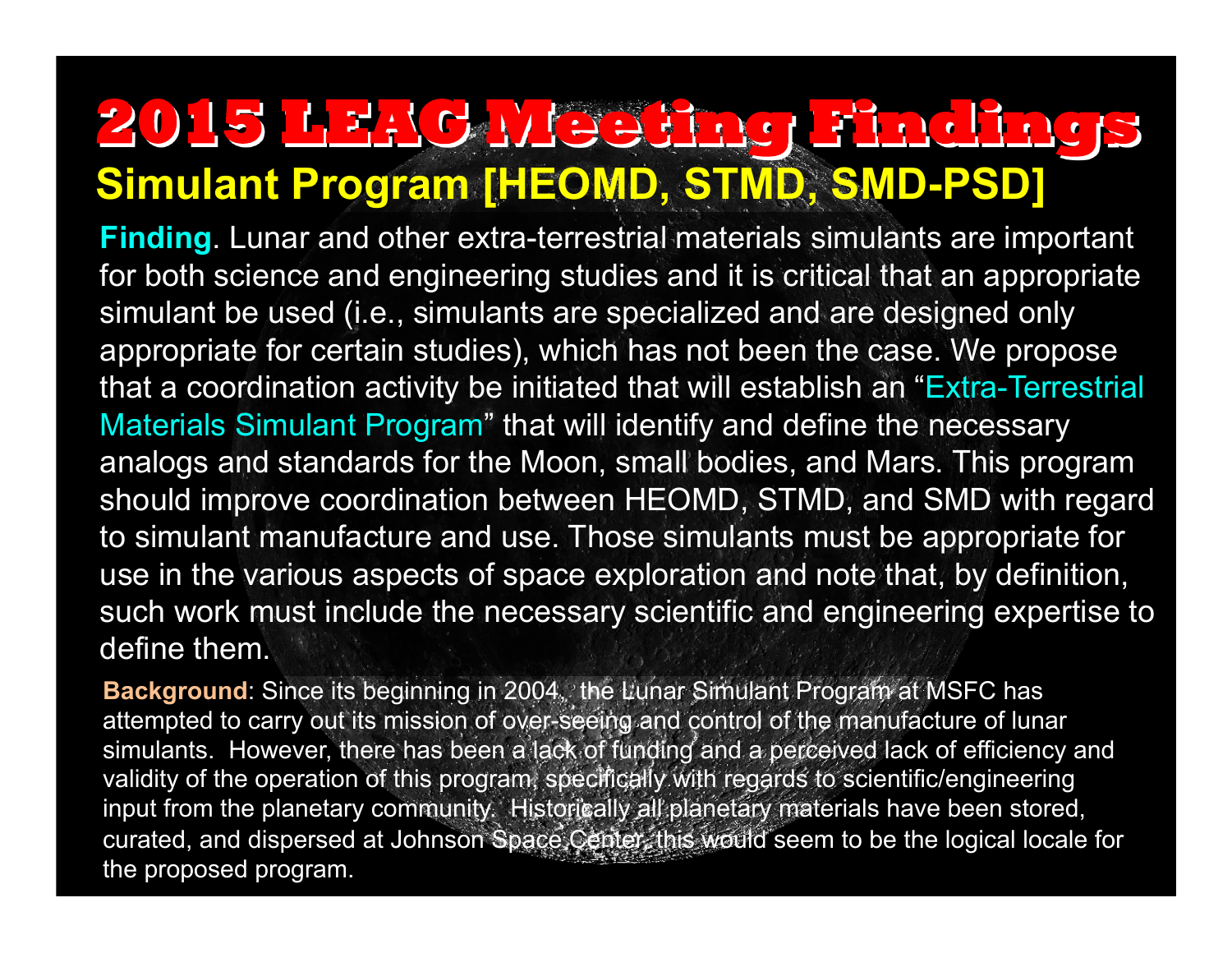#### **Lunar Capabilities Roadmap (LCR) [SMD-PSD, HEOMD-AES]**

**Finding**. The participants of the 2015 LEAG meeting endorse the construction of a Lunar Capabilities Roadmap by LEAG, deduced from the Lunar Exploration Roadmap, that would highlight instrumentation and technologies critical for science and exploration of the Moon and potentially beyond.

**Background**. The LCR will be a strategic and living document that could:

- Facilitate design reference mission(s) concept(s) studies;
- Identify critical capabilities for early flight testing of unproven yet critical instruments and technologies;
- Leverage from existing national and international technology roadmaps;
- Leverage innovative business models as identified in the recently released NASAfunded Evolved Lunar Architecture study;
- Identify capabilities of benefit to SMD, HEOMD, and STMD that would benefit from collaborative development.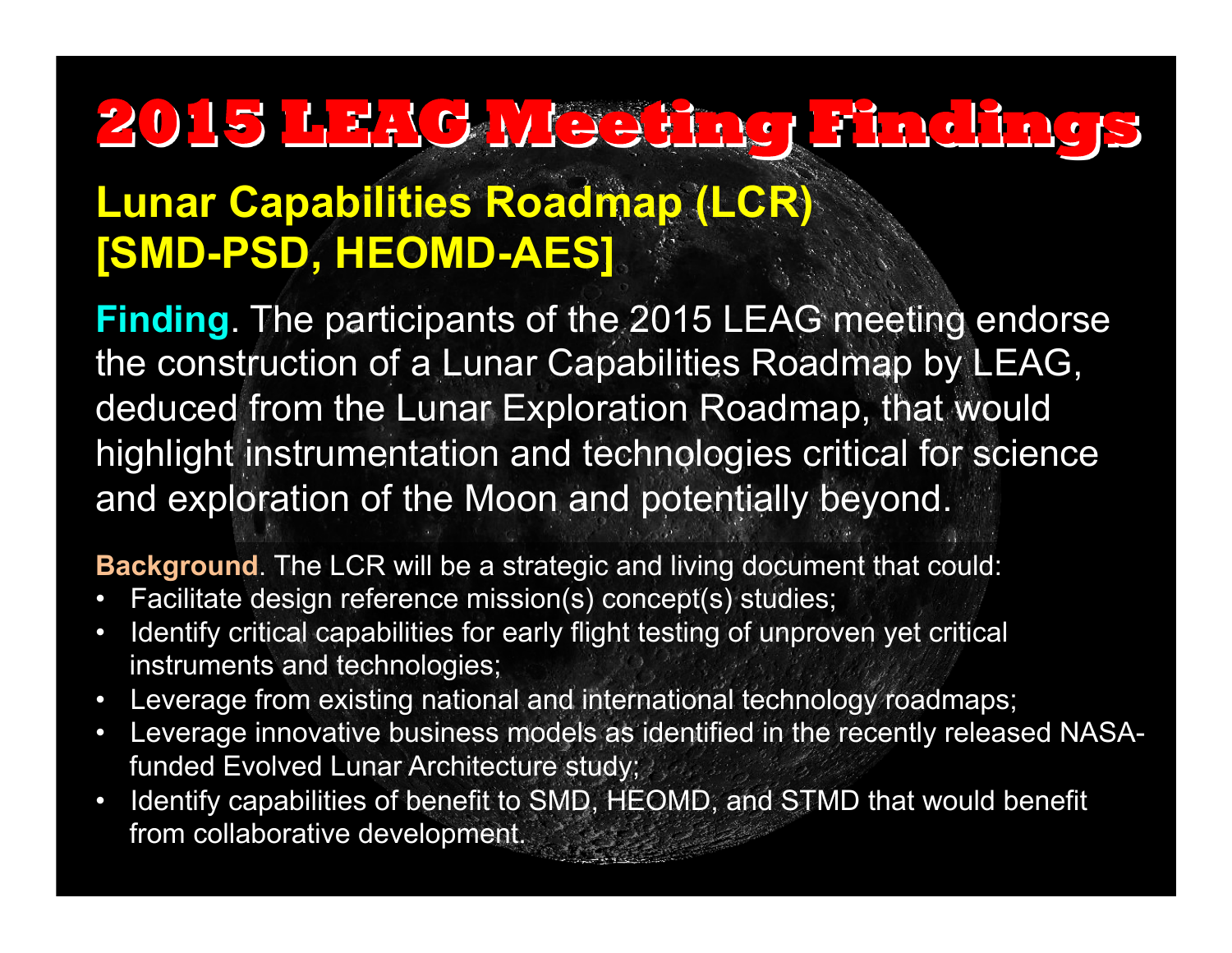## **2015 LEAG Meeting: CAB\* Findings Public-Private Partnerships [HEOMD]**

**Finding**. LEAG's CAB is in unanimous agreement in its finding that the NASA Lunar CATALYST program and future public-private partnerships of its kind are worthy of support and advocacy. Such support, strategically communicated to NASA and political leaders, could open new pathways for more frequent and affordable lunar science and exploration mission opportunities. In turn, these publicprivate partnerships demonstrate the U.S. government's leadership and support for commercial space exploration bolstering investment potential and broadening customer base. Lunar CATALYST, in particular, builds on the progress of NASA's partnerships with the U.S. commercial space industry and has been instrumental in providing commercial partners access to key support and resources to help achieve their lunar goals.

\*CAB = LEAG Commercial Advisory Board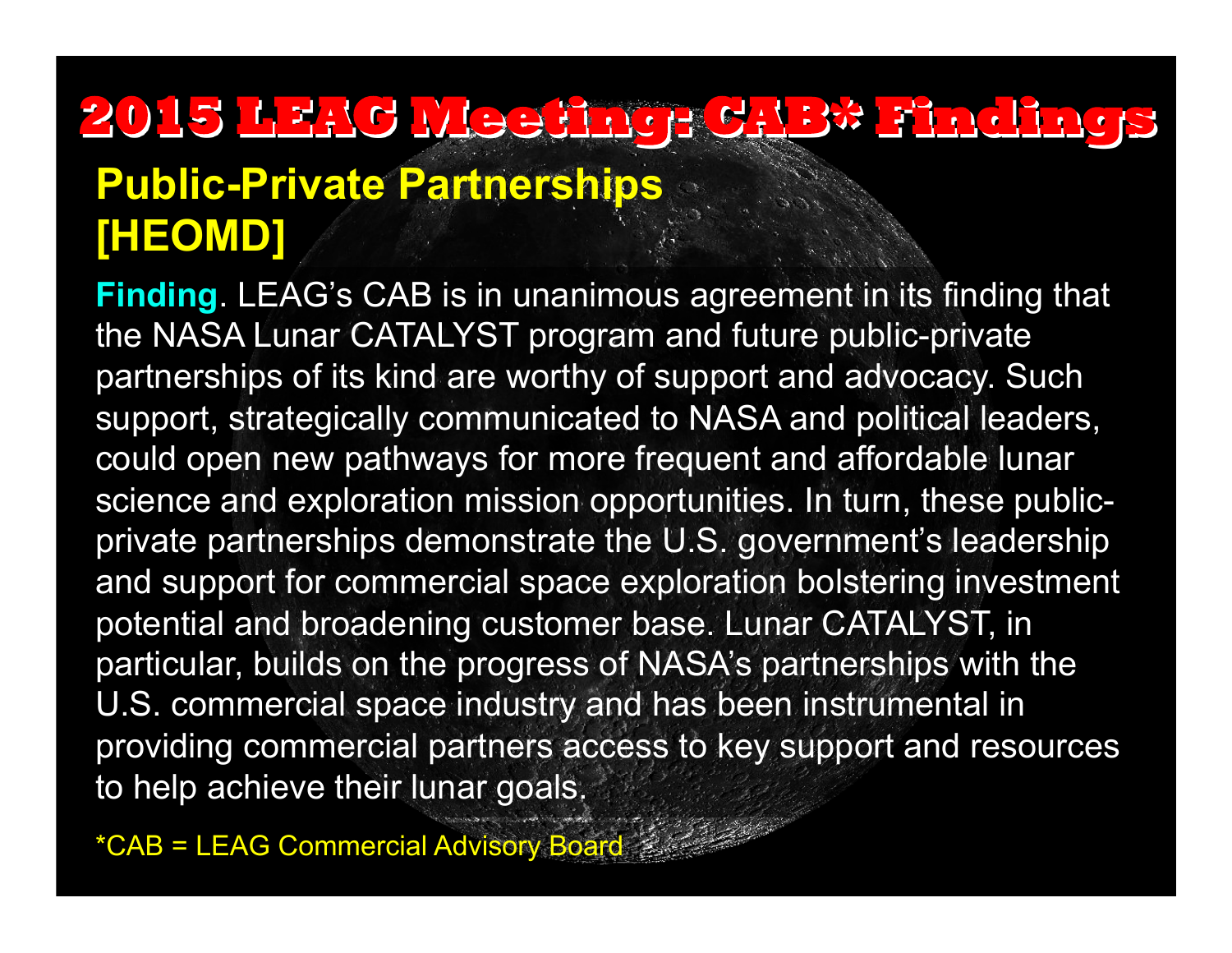#### **Public-Private Partnerships (cont.)**

**Background**: Public-private partnerships such as the Innovative Lunar Data Demonstration (ILDD) and NASA Lunar Cargo Transportation and Landing bY Soft Touchdown (Lunar CATALYST) are beneficial to the exploration of the Moon. These programs were established to accelerate development of commercial robotic landers to deliver cargo to the lunar surface. Delivery capability of this kind will address emerging demand by government and private sector customers who wish to conduct activities on the Moon. It will enable new science and exploration missions of interest to the national and international scientific and academic communities. In turn, these public-private partnerships demonstrate the U.S. government's support for commercial space exploration bolstering investment potential and broadening customer base.